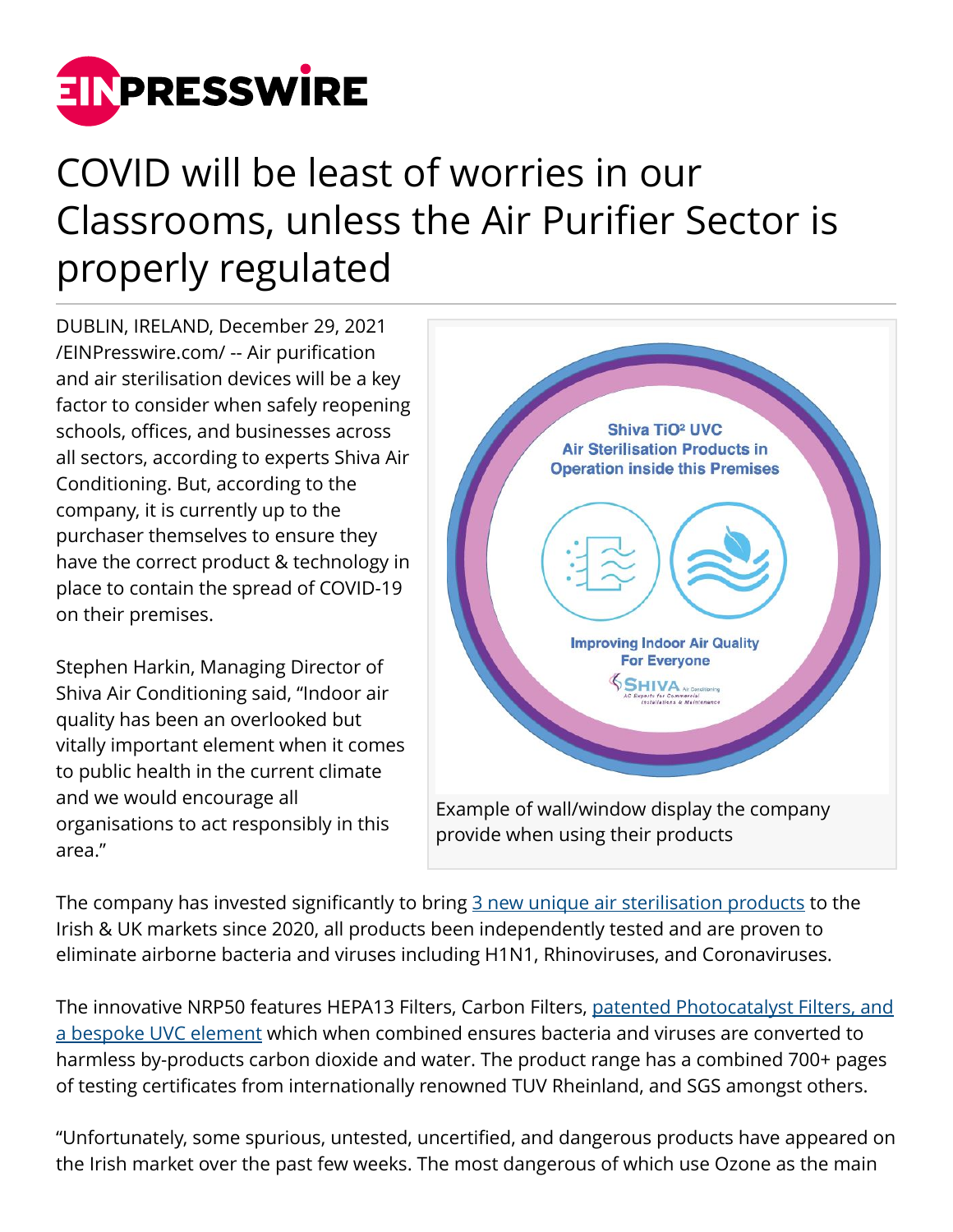filtration element, or Plasma/ Micro-electrostatic technology, which produces Ozone naturally as a by-product. I am currently aware of at least 3 products on the Irish Market which are banned in markets such as the UK and the US, yet they now appear rebranded and top of search results via sponsored ads over the past few weeks."

Shiva Air Conditioning has [experienced a high level of demand for their products](https://shiva.ie/products/) from a wide range of public organisations and Irish businesses operating across the retail, hospitality, industrial, and medical sectors. The products have also been a huge hit for frontline services in the UK since being unveiled and demonstrated in a live environment during an organised NHS FHM Conference in October 2021.

Stephen Harkin continued "We are calling on all businesses, schools & colleges to give due consideration to the air purification products they choose."

"It's a typical Irish thing to jump on the bandwagon when there is a demand for a new sector, however these new 'pop-up COVID Companies' have no moral regard whatsoever and seem to only care about moving boxes for a quick profit."

"Ozone is toxic and particularly damaging to the lungs, it has no place in our children's schools. We actually made the Department in charge of Ventilation for Schools aware of this via email correspondence back in October 2021 before any funding announcement was made, and yet we received a typical generic response, declining our offer of free unbiased help and advice on this matter"

Shiva Air Conditioning has provided the following advice when choosing air purifier products: 1. Verify how long the company has been in business and selling the product they are offering, a simple online search can verify this, using sites such as Solocheck or Vision-net.

2. Warranty, replacement filter costs, and product support. Ask for references from previous customers who have used the spare parts & aftercare services from the company.

3. Verify the main filtration method the product uses to achieve its claimed results, rated room area size for minimum 4 ACH (Air Changes per Hour) & any Ozone exposure / generation the product may produce (even as an unintentionally created by-product)

4. Ask for OFFICIAL Testing Certificates (not pie graphs or case studies on the company's website) for the following:

• Microorganism Deactivation Rate (%) on each air pass

• CIADR (Clean Air Delivery Rate) (m<sup>3</sup>/hr) & CCM (Cumulative Clean Mass) rating.

• Ensure the CADR figure is at least 4 times that of the m<sup>3</sup> area you wish to serve, anything less is useless in a commercial or school setting.

• IV-C Wavelength (nm) & UV Irradiation Intensity (μW/cm<sup>2</sup>) if product is using UV Technology • Official confirmation / manufacturers statement the products' UV / UVC lamps do not create ozone (most cheap versions do)

• Official CE Certification & Entrustment test reports

Stephen Harkin